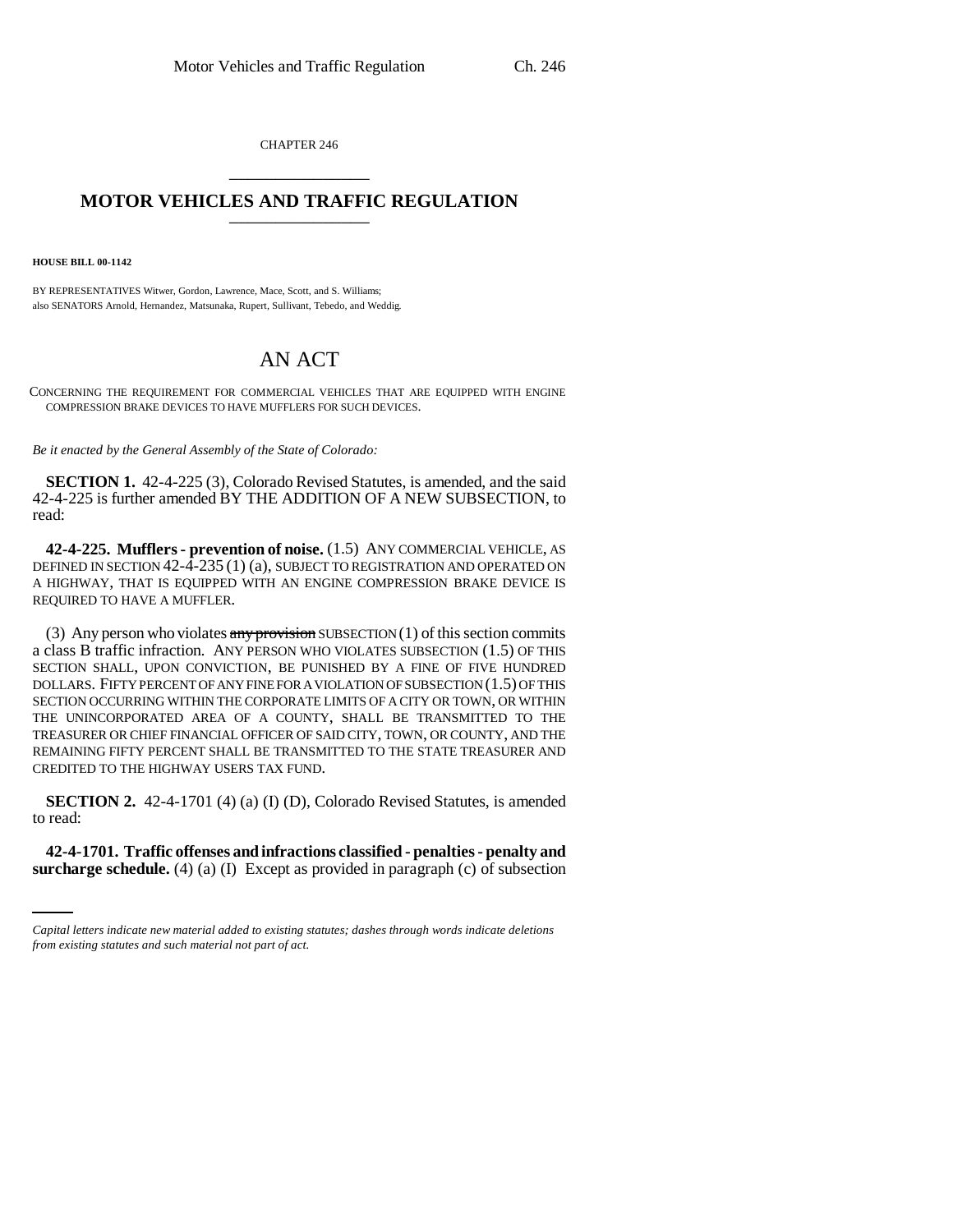(5) of this section, every person who is convicted of, who admits liability for, or against whom a judgment is entered for a violation of any provision of this title to which the provisions of paragraph (a) or (b) of subsection  $(5)$  of this section apply shall be fined or penalized, and have a surcharge levied thereon pursuant to section  $24-4.2-104(1)(b)(I), C.R.S.,$  in accordance with the penalty and surcharge schedule set forth in sub-subparagraphs (A) to (P) of this subparagraph (I); or, if no penalty or surcharge is specified in the schedule, the penalty for class A and class B traffic infractions shall be fifteen dollars, and the surcharge shall be two dollars. These penalties and surcharges shall apply whether the defendant acknowledges the defendant's guilt or liability in accordance with the procedure set forth by paragraph (a) of subsection (5) of this section or is found guilty by a court of competent jurisdiction or has judgment entered against the defendant by a county court magistrate. Penalties and surcharges for violating specific sections shall be as follows:

| <b>Section Violated</b>               | <b>Penalty</b> | <b>Surcharge</b> |
|---------------------------------------|----------------|------------------|
| (D) Equipment violations:             |                |                  |
| 42-4-201                              | 35.00          | \$4.00           |
| 42-4-202                              | 35.00          | 4.00             |
| 42-4-204                              | 15.00          | 2.00             |
| 42-4-205                              | 15.00          | 2.00             |
| 42-4-206                              | 15.00          | 2.00             |
| 42-4-207                              | 15.00          | 2.00             |
| 42-4-208                              | 15.00          | 2.00             |
| 42-4-209                              | 15.00          | 2.00             |
| 42-4-210                              | 15.00          | 2.00             |
| 42-4-211                              | 15.00          | 2.00             |
| 42-4-212                              | 15.00          | 2.00             |
| 42-4-213                              | 15.00          | 2.00             |
| 42-4-214                              | 15.00          | 2.00             |
| 42-4-215                              | 15.00          | 2.00             |
| 42-4-216                              | 15.00          | 2.00             |
| 42-4-217                              | 15.00          | 2.00             |
| 42-4-218                              | 15.00          | 2.00             |
| 42-4-219                              | 15.00          | 2.00             |
| 42-4-220                              | 15.00          | 2.00             |
| 42-4-221                              | 15.00          | 2.00             |
| $42 - 4 - 222(1)$                     | 15.00          | 2.00             |
| 42-4-223                              | 15.00          | 2.00             |
| 42-4-224                              | 15.00          | 2.00             |
| $42 - 4 - 225$ 42-4-225 (1)           | 15.00          | 2.00             |
| 42-4-226                              | 15.00          | 2.00             |
| $42 - 4 - 227(1)$                     | 50.00          | 6.00             |
| $42 - 4 - 227(2)$                     | 15.00          | 2.00             |
| $42-4-228$ (1), (2), (3), (5), or (6) | 15.00          | 2.00             |
| 42-4-229                              | 15.00          | 2.00             |
| 42-4-230                              | 15.00          | 2.00             |
| 42-4-231                              | 15.00          | 2.00             |
| 42-4-232                              | 15.00          | 2.00             |